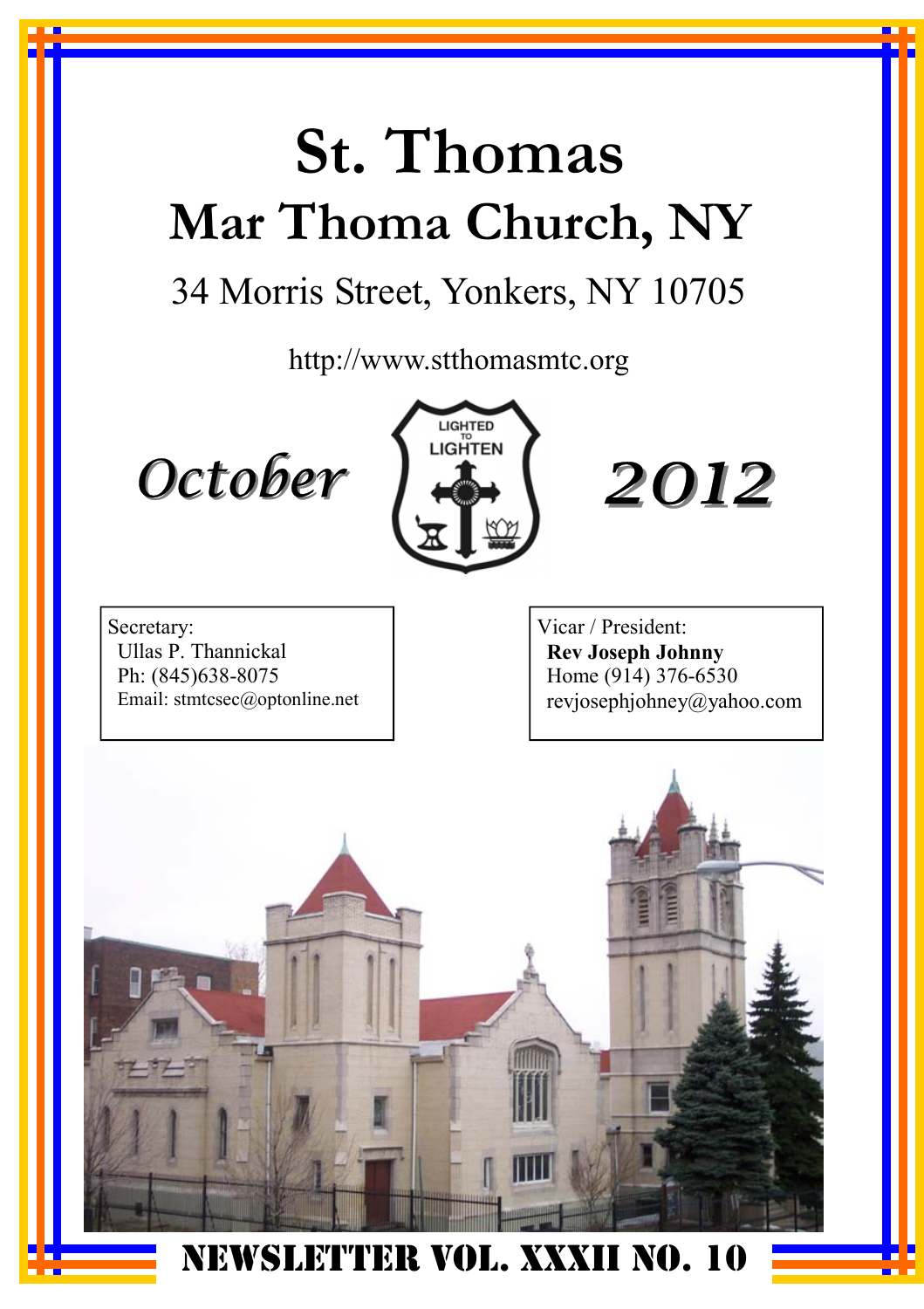#### **WORSHIP SERVICE SCHEDULE**

| <b>Date</b>                                                                                          | Time                    | Worship                                                                        |
|------------------------------------------------------------------------------------------------------|-------------------------|--------------------------------------------------------------------------------|
| $9:30$ am<br>Sun, Oct 7<br>10:30 am<br><b>Edavaka Mission Sunday</b><br><b>Rev. Johnson Varghese</b> |                         | Praise & Worship (Malayalam), Bible Class<br>Holy Communion Service, Malayalam |
| Sun, Oct 14                                                                                          | $9:30$ am<br>$10:30$ am | Praise & Worship (Malayalam), Intercessory Prayer<br>Praise & Worship, English |
| Sun, Oct 21                                                                                          | $9:30$ am<br>$10:30$ am | Praise & Worship (Malayalam), Bible Class<br>Holy Communion Service, English   |
| Sun, Oct 28                                                                                          | $9:30$ am<br>$10:30$ am | Praise & Worship (Malayalam), Bible Class<br>Holy Communion Service, Malayalam |

#### **MAR THOMA SYRIAN CHURCH OF MALABAR LECTIONARY**

| <b>Date</b> |                            | 1st Lesson   2nd Lesson | <b>Epistle</b> | <b>Gospel</b>                                                                   |
|-------------|----------------------------|-------------------------|----------------|---------------------------------------------------------------------------------|
| Sun. Oct 7  |                            |                         |                | 2 Kings.5:1-14 2 Cor. 2: 12-17 1 Tim. 1:12-16 St. John. 1:35-42                 |
|             |                            |                         |                | Sun, Oct 14 2 Sam. 9: 1-13 Heb.12: 12-17 Acts. 3:1-10 St. Mat. 15:25-31         |
|             |                            |                         |                | Sun, Oct 21   Eccl. 11:9-12   Heb. 12:1-11   1 Tim. 4:6-16   St. Luke. 18:18-25 |
|             | Sun, Oct 28   Gen. 1:20-31 | Acts. 10:1-8            |                | Eph. 5:21-32 St. Mat. 10:1-12                                                   |

#### **IMPORTANT DAYS IN SABHA/DIOCESAN CALENDAR**

| <b>Date</b> | <b>Importance of the Day</b>                                                                  |  |  |  |
|-------------|-----------------------------------------------------------------------------------------------|--|--|--|
| Sun, Oct 7  | Voluntary Evangelist's Day– Readiness to share the Gospel                                     |  |  |  |
|             | Sun, Oct 14 Day of the People with Special Skills. Activeness in the midst<br>of limitations. |  |  |  |
|             | Sun, Oct 21 Youth Sunday—Matured Youth-hood<br>(21st Sunday after Pentecost)                  |  |  |  |
|             | Sun, Oct 28 Christina Family Dedication Day—Family: A Divine Gift                             |  |  |  |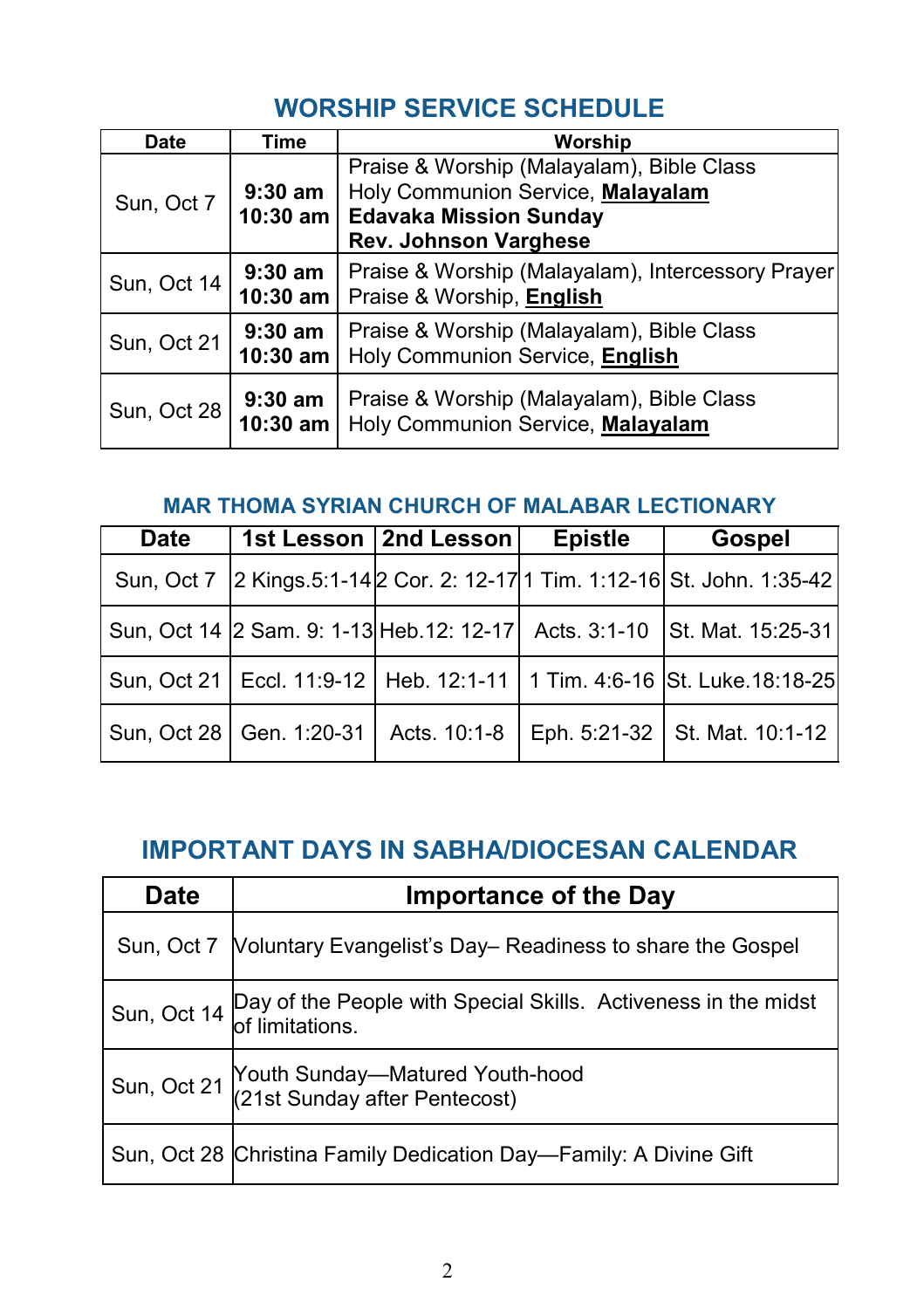



Dearly beloved in Christ,

Understanding the trends and challenges of our time is very essential for a meaningful living. Somebody has said about this period and the priorities of our generation as follows:

"Wealth without work; Pleasure with out conscience; Knowledge without character; Commerce without morality; Science with out humanity; Politics without principle and Religion without sacrifice."



As followers of Christ we have to live with integrity and sincerity inculcating the values of the Kingdom of God. Life is probably the most important theme of Jesus' teaching. For many, life is merely a biological existence, but for Jesus, it is more than that. Jesus taught us about abundant life and eternal life as authentic life - as life in relation with God. Our attitudes and behavior, reactions and responses must always be set in the larger context of eternal life and with higher values of the Kingdom of God.

Last month we were able to celebrate the Senior Citizens day. We reflected on the theme ' Old age with a grace'. For many people old age is a burden and a matter of great concern and anxieties. Life will become miserable when we fail to accept changes that happen to our physical and emotional realms. Acceptance of change and adjustments in life makes life a blessing. The Bible perceives old age as an experience of God's blessings. "With long life I will satisfy him and show him my salvation." (Ps.91: 16) "Gray hair is a crown of splendor; it is attained in the way of righteousness." (Proverbs 16:31)

We have meditated upon the lives of Simeon and Anna who were in the Lord's temple to greet baby Jesus as examples of graceful living in old age. They led a spirit filled life, a life of contentment and fulfillment. Withstanding is a key word that needs to be meditated in this regard. It is the ability to outlive the calamities of life. Withstanding is living without loosing hope even when we go through very difficult and insurmountable experiences of life. Anna, when she lost her principal means of support, at a very early age, spent time in the temple, worshipping the Lord, fasting and prayer, night and day.

We are planning to have our Parish Family Retreat during the second week of October. It is my earnest request to all the members to find time to attend this very important event of the parish. Retreat is a time of reflection, a time of introspection and self-examination, and of course, a time for renewing our relationships. If we prayerfully participate the sessions, I am sure, we will be blessed and our parish life will be rejuvenated by radically changing our spiritual life.

With love and best wishes,

Rev. Joseph Johnny Vicar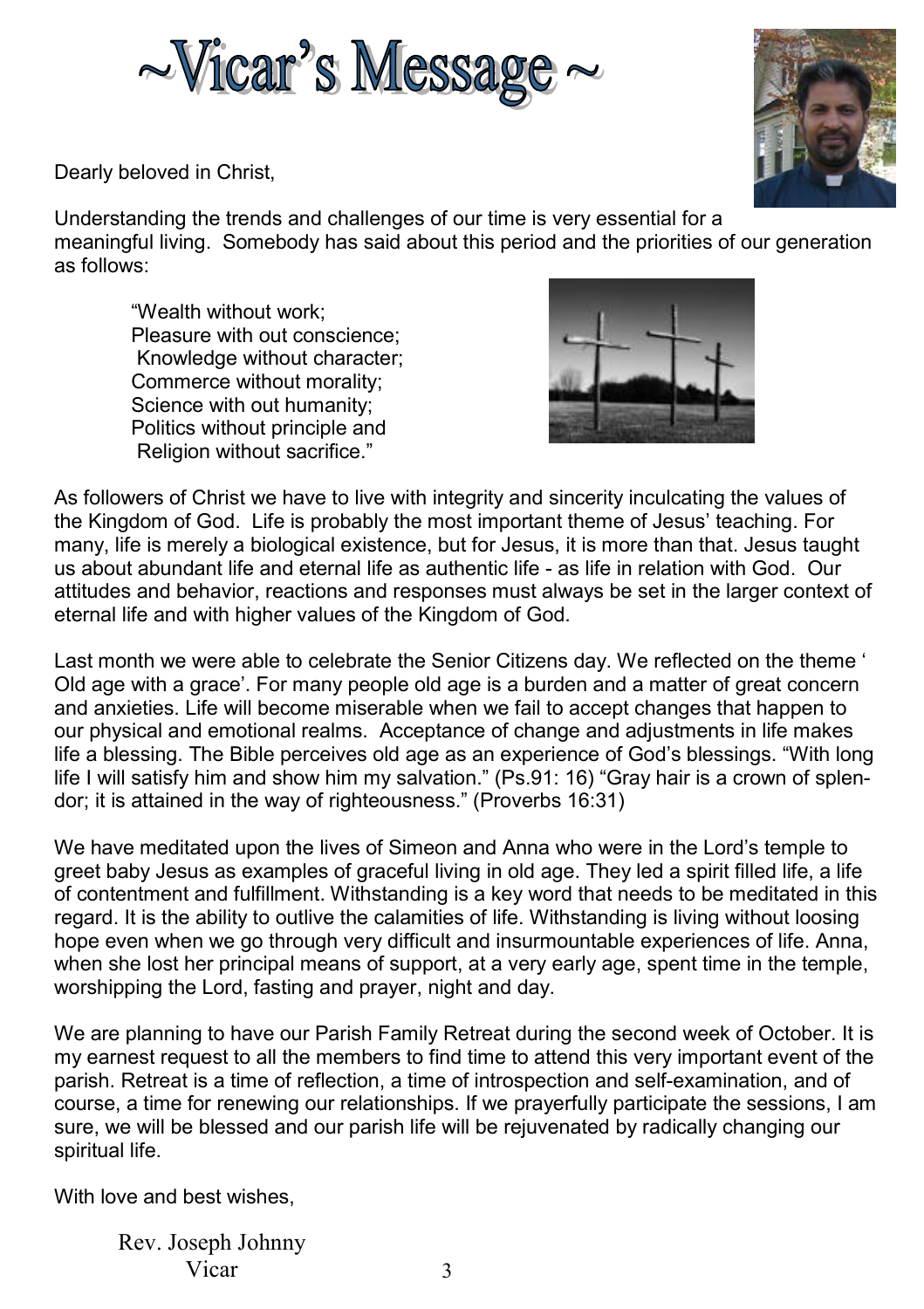

# **Area Prayer Meetings**

| Area                                              | Date & Time                       | Location                                  |
|---------------------------------------------------|-----------------------------------|-------------------------------------------|
| Manhattan /<br>New Jersey                         | TRA                               | <b>TBA</b>                                |
| <b>Yonkers South</b><br>(McLeanAve) /<br>Bronx/NJ | Sun, Oct 7,<br>6:30pm             | Mrs. Marykutty Varghese<br>Yonkers, NY    |
| <b>Upper West-</b><br>chester / CT                | Fri, Oct 12<br>6:30 <sub>pm</sub> | Mr. Thomas Samuel<br>Pelham, NY           |
| Queens /<br>Long Island                           | <b>TBA</b>                        | <b>TBA</b>                                |
| <b>Yonkers East</b><br>(Central Ave)              | Sat, Oct 20,<br>$7:00$ pm         | Sam V. Kuruvilla<br>Ardsley, NY           |
| Rockland                                          | Sun, Oct 21<br>6:30pm             | Mr. George John<br>New City, NY           |
| Yonkers West<br>(Church-<br>Riverdale)            | Sat, Oct 27<br>7:00 <sub>pm</sub> | Mr. Yohannan Yohannan<br>Yonkers, NY      |
| Yonkers Northl<br>(Broadway)                      | Sun, Oct 28<br>6:30 <sub>pm</sub> | Mr. Aju Puthenveedu Daniel<br>Yonkers, NY |

# **Monthly Fasting Prayer**

| Event                     | Date & Time             | Location                             |
|---------------------------|-------------------------|--------------------------------------|
| Monthly<br>Fasting Prayer | Sat, Oct 20,<br>10:00am | Mr. John Kurian<br>Spring Valley, NY |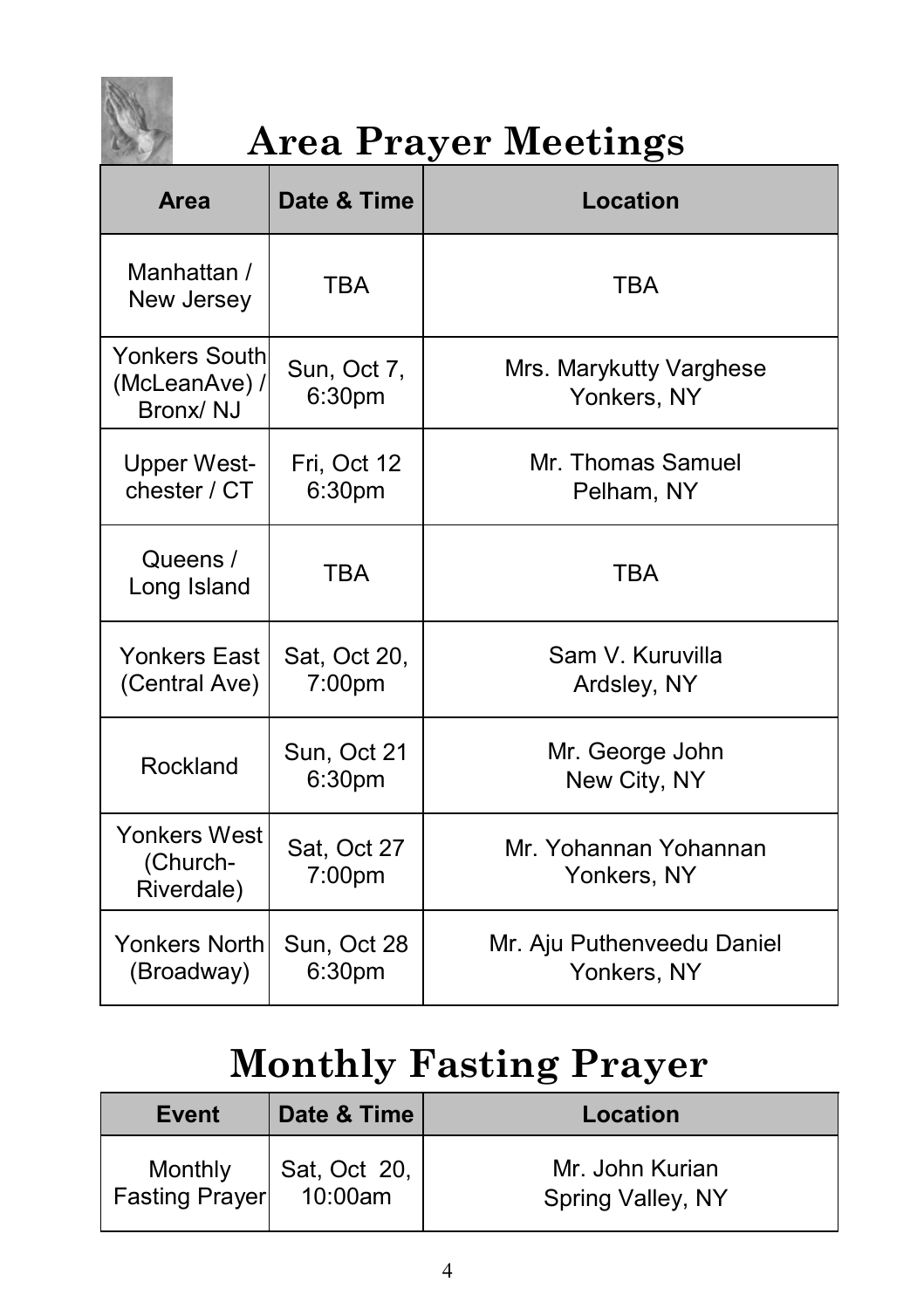# **Organizational Meetings Sevika Sangham**

**Bible Study** - 3rd Sunday at Church **Friday Prayer Meeting**

| <b>Sevika</b><br>Sangham | Date &<br><b>Time</b> | Location                |
|--------------------------|-----------------------|-------------------------|
| Friday                   | Fri, Oct 5,           | Mrs. Susy Vaidian       |
| Prayer                   | 10:00 am              | Yonkers, NY             |
| Friday                   | Fri, Oct 12,          | Mrs. Sosamma Abraham    |
| Prayer                   | 10:00 am              | Yonkers, NY             |
| Friday                   | Fri, Oct 19,          | Mrs. Aleyamma E. Chacko |
| Prayer                   | 10:00 pm              | Portchester, NY         |
| Friday                   | Fri, Oct 26,          | Mrs. Jessy Kuruvilla    |
| Prayer                   | 10:00 am              | Ardsley, NY             |

### **Edavaka Mission**

#### **Prayer Meeting** at **Church** every **Wednesday** at **7:00 PM Except:**

| <b>Prayer Meeting</b> | Date & Time       | Location          |
|-----------------------|-------------------|-------------------|
| Wednesday             | Wed, Oct 3        | Mr. Abraham Koshy |
| Prayer                | $7:00 \text{ pm}$ | Pelham, NY        |
|                       |                   |                   |

### **Young Families**

| Event          | Date & Time | Location |
|----------------|-------------|----------|
| Cottage Prayer |             |          |

### **Yuvajana Sakhyam**

| Event          | Date & Time | Location |
|----------------|-------------|----------|
| Cottage Prayer | `RA         | TRA      |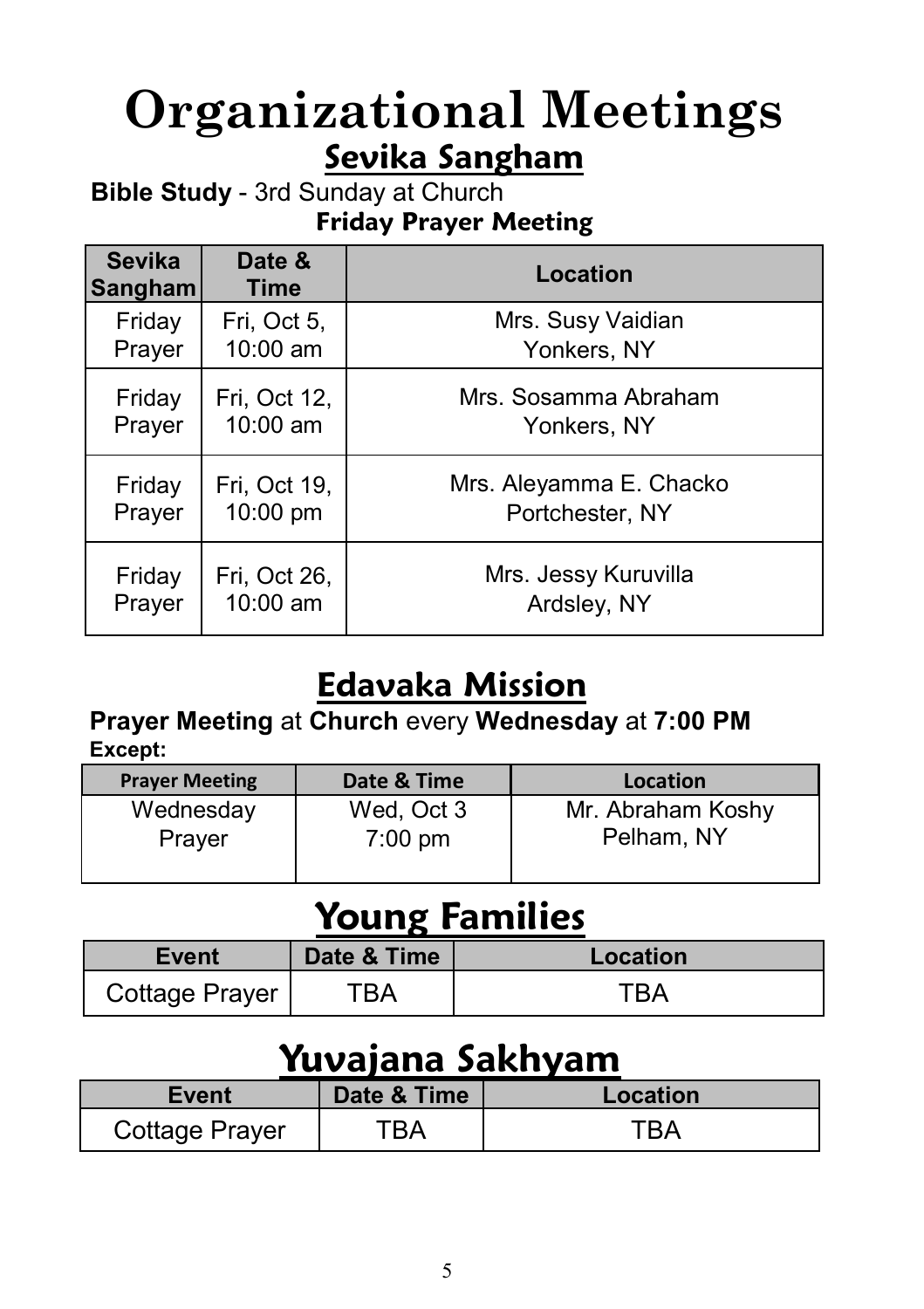### **Youth Fellowship**

| Date & Time<br>Event |                                      | Location                                   |  |  |  |
|----------------------|--------------------------------------|--------------------------------------------|--|--|--|
| Weekly Meet-<br>ına  | <b>Every Sunday</b><br>After service | Held in the Chapel                         |  |  |  |
| <b>Bible Study</b>   | TBA                                  | Will be announced or e-mailed each<br>week |  |  |  |

# **Sunday School**

**Starts every Sunday at 9:00 am** 

#### **Sunday School Teachers List 2012-2013**

**Nursery**

 Mrs. Shiji M Thomas Mrs. Shyla Varghese

#### **Kindergarten**

Ms. Meril Rajan

 **1st Grade**  Mrs. Leena Daniel Mr. Jason Thomas

#### **2nd Grade**

Ms. Sherlyn Verghese Mrs. Jasmine Thomas

#### **3rd Grade**

 Mrs. Betsy Chacko Ms. Anu Varghese

#### **4th Grade**

Ms. Listy Joseph Mrs. Ansu Kurian

#### **5th Grade**

 Dr. Koshy Koshy Jr. Mrs. Ranjini Zachariah

#### **6th Grade**

 Ms. Ancy Thomas Ms. Shana Samuel Mr. Nobin Vaidian

#### **7th Grade**

Mrs. Soni Verghese Mrs. Anissa Kurian

#### **8th Grade**

 Mrs. Sini Alex Mrs. Nisha Jereesh Mrs. Shiby George

#### **9th Grade**

Mrs. Suja Thannickal Mr. Thomas Varghese

#### **10th Grade**

Mrs. Elizabeth Abraham Mr. Blessen Kurian

#### **11th Grade**

Mr. Saju Alex

#### **12th Grade**

Mr. Kochumon GeeVarghese Mr. Thomas Samuel Mr. Mathew Zachariah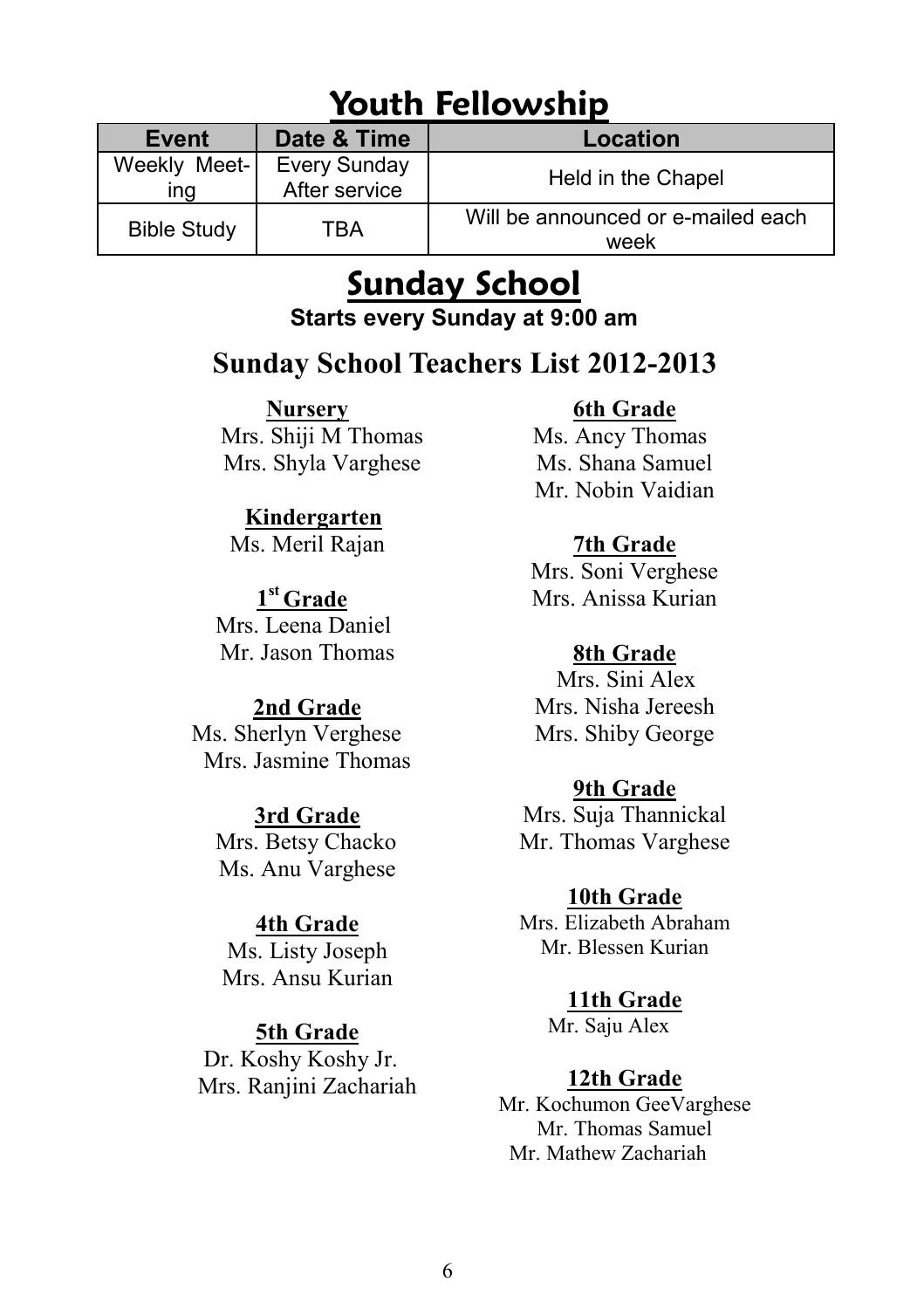### **Youth Chaplin's Corner**

#### **Worshiper not a follower**

**Key verse: Isaiah 1:14** Your New Moon festivals and your appointed feasts my soul hates. They have become a burden to me; I am weary of bearing them.

When we read Isaiah 1:10-20, what a humiliating shock the people must have had when they heard Isaiah compare the holy city of Jerusalem to the wicked cities of Sodom and Gomorrah! The disgusting thing about this rebellious people is that they were also a religious people. They attended the temple services and brought a multitude of sacrifices to the Lord, but their hearts were far from God and their worship was hypocritical. Sacrifices alone can never please God, for along with the outward observance, God wants inward obedience, a broken heart, and a godly walk. Judah's worship of Jehovah was iniquity, not piety, and God was sick of it! Instead of lifting up "holy hands" in prayer (1 Tim 2:8), their hands were stained with blood because of their many sins.

 The average church allocates about 5 percent of its budget for reaching others with the Gospel, but 30 percent for buildings and maintenance. At a time when the poor and the aged are pleading for help, churches are spending huge amounts a year on new construction. Where churches have life and growth, such construction may be needed, but too often the building becomes "a millstone instead of a milestone," Isaiah didn't stop with the diagnosis but also gave the prescription, because he wanted Judah to be a righteous people. Instead of pronouncing judgment, the Judge offered pardon! If they would cleanse themselves by repenting and turning from sin (vv. 16-17) then God would wipe the record clean in response to their faith (Isa 1:18). God had every reason to punish His people for their sins but in His grace and mercy He offered them His pardon.

 Prophet is very clear in his message by saying that the worship life and daily should go parallel. But today we all worship God with a hand full of blood and with wrong ways of life where we do not do justice to the widow orphan and the poor. God cannot accept our prayers in such worship. So the religious life should promote and ensures a daily spiritual life with justice and peace. "Worship changes the worshipper into the image of one who is worshipped". If the worshipper is not transformed to the image of the one who is worshipped bible says it is a futile attempt. Worshippers are increasing and the disciples are decreasing. We have to encounter this paradox in today's world and let us submit to His Hands to become the image of God.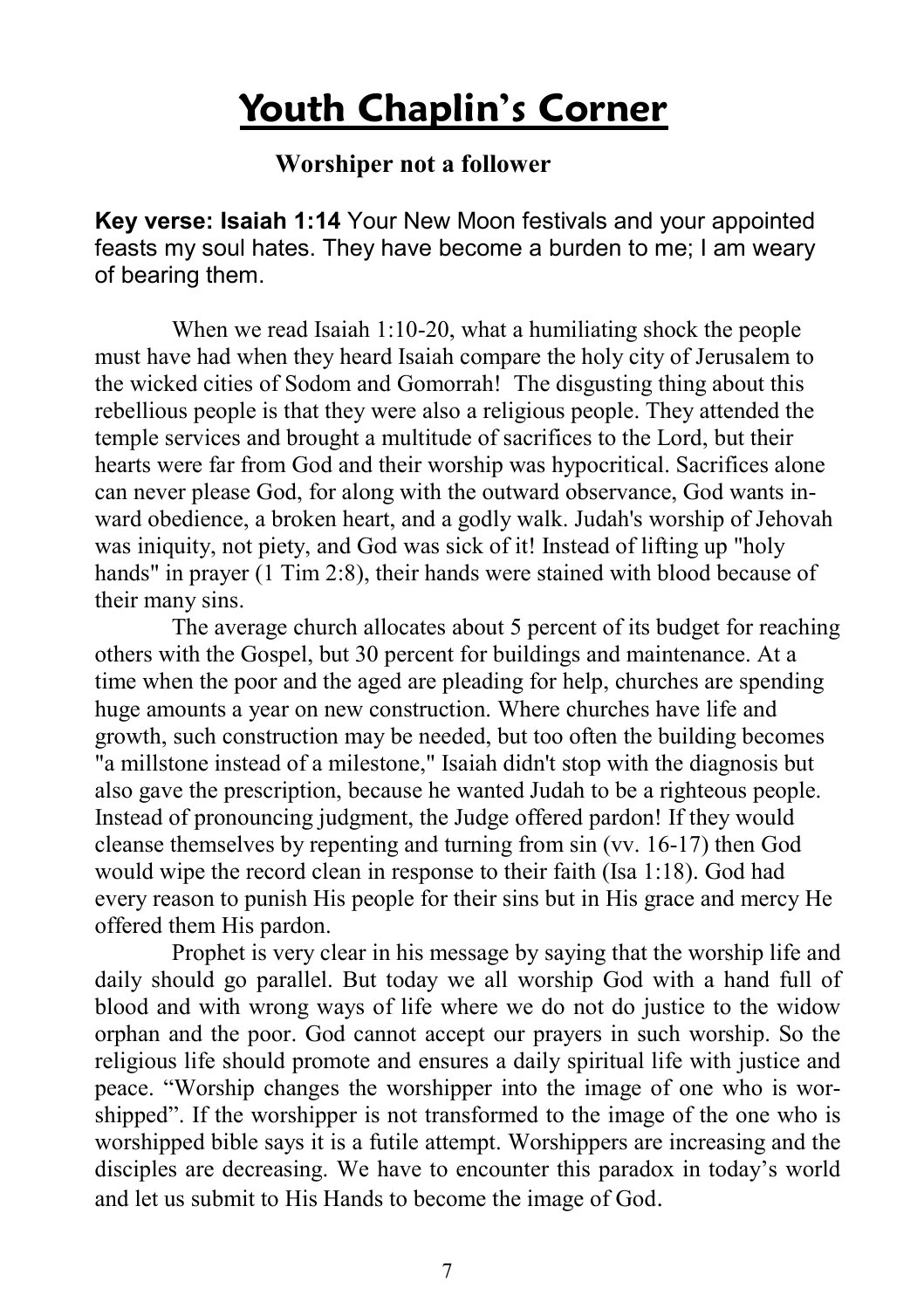#### **St. Thomas Mar Thoma Church 34 Morris Street, Yonkers, NY 10705**

#### **2012 Parish Retreat Registration Form Theme: Love the Lord, Live the Word**

*"If you obey my commands, you will remain in my Love", John 15:10 Dates:* October  $12-14^{\text{th}}$ ,  $2012$ *Speaker: Rev. V. M. Mathew (Youth Chaplin for North-East Region) Venue:* Montrose Bible Conference 5 Locust Street, Montrose, PA 18801-1112 www.montrosebible.org

**Primary Name (HOH)\_\_\_\_\_\_\_\_\_\_\_\_\_\_\_\_\_\_\_\_\_\_\_\_\_\_\_\_\_\_\_\_\_\_\_\_\_\_\_\_\_\_\_\_\_** 

**Address: \_\_\_\_\_\_\_\_\_\_\_\_\_\_\_\_\_\_\_\_\_\_\_\_\_\_\_\_\_\_\_\_\_\_\_\_\_\_\_\_\_\_\_\_\_\_\_\_\_\_\_\_\_\_\_\_\_\_** 

**Insurance Company: \_\_\_\_\_\_\_\_\_\_\_\_\_\_\_\_\_\_\_\_ Policy No:\_\_\_\_\_\_\_\_\_\_\_\_\_\_\_\_\_** 

**Special Request If any (Diet, Medical, etc):** 

#### $\mathcal{L} = \{ \mathcal{L} \mathcal{L} \mathcal{L} \mathcal{L} \mathcal{L} \mathcal{L} \mathcal{L} \mathcal{L} \mathcal{L} \mathcal{L} \mathcal{L} \mathcal{L} \mathcal{L} \mathcal{L} \mathcal{L} \mathcal{L} \mathcal{L} \mathcal{L} \mathcal{L} \mathcal{L} \mathcal{L} \mathcal{L} \mathcal{L} \mathcal{L} \mathcal{L} \mathcal{L} \mathcal{L} \mathcal{L} \mathcal{L} \mathcal{L} \mathcal{L} \mathcal{L} \mathcal{L} \mathcal{L} \mathcal{L} \$ **\$ Price Per Person \$**

| <b>Ages:</b>     | Above 18 | <b>Teens</b><br>13-18 | Ages<br>$7 - 12$ | Ages<br>$3-6$ | 2 and Under |
|------------------|----------|-----------------------|------------------|---------------|-------------|
| <b>Price S :</b> | \$156    | \$60                  | \$40             | \$30          | FREE        |

| Last Name | First Name | Age                | Price/Person |
|-----------|------------|--------------------|--------------|
|           |            |                    |              |
|           |            |                    |              |
|           |            |                    |              |
|           |            |                    |              |
|           |            |                    |              |
|           |            |                    |              |
|           |            | Grand Total $\int$ |              |

*Check No. \_\_\_\_\_\_\_\_\_\_\_\_ Paid* □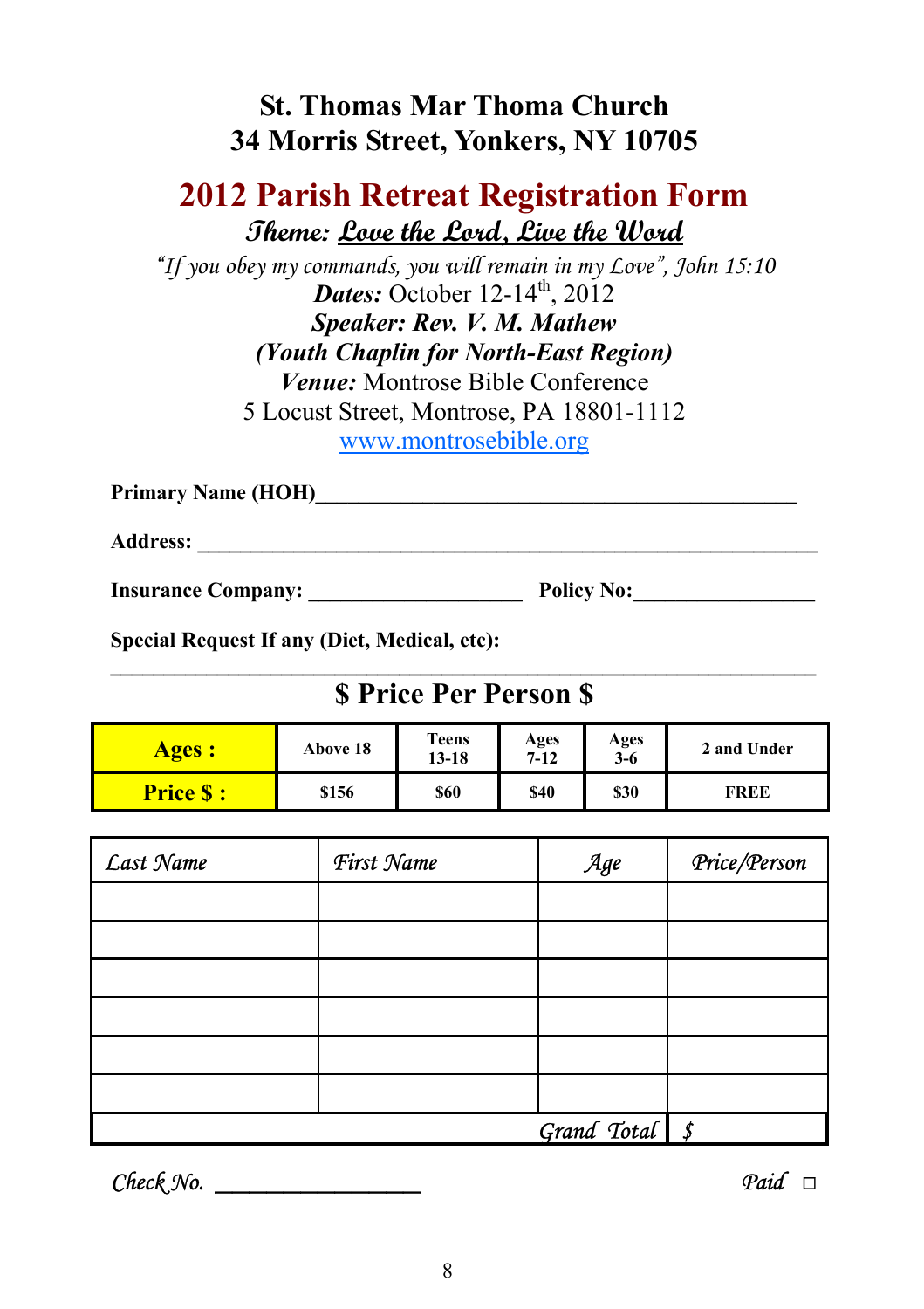*Love is patient. Love is kind. It does not envy. It does not boast. It is not proud. It is not rude. It is not self-seeking. It is not easily angered. It keeps no record of wrong doing. It does not delight in evil, but rejoices in the truth. It always protects, trusts, hopes, perseveres. 1Corinthians 13:4-7*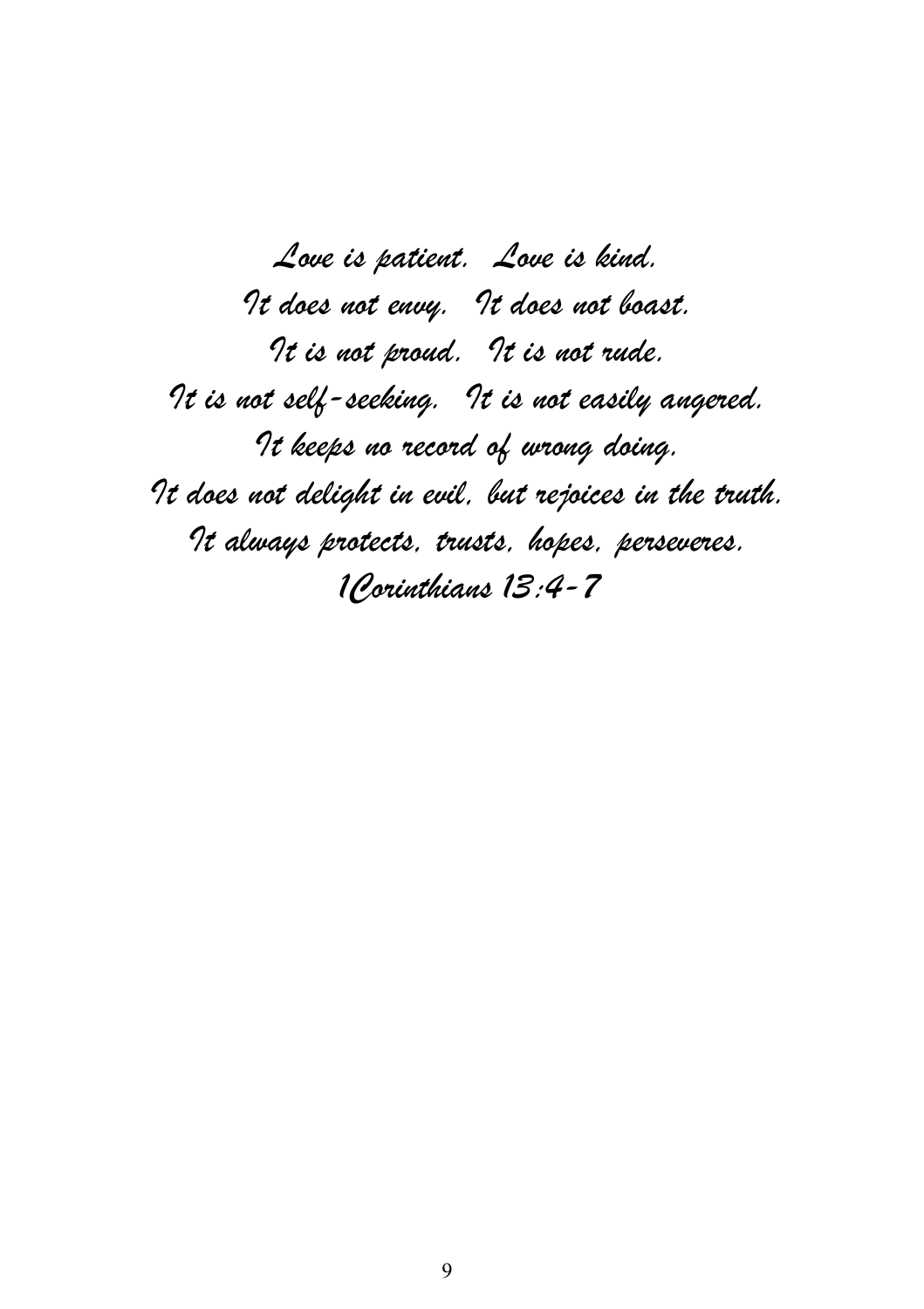# **Condolences**

The brother of our member Mr. Kurian Varghese, Mr. Joy Kurian was called to our Lord on August 21, 2012 at the age of 66 in Kerala, India. Funeral service was held in Kerala.

 The sister of our member Mrs. Aleyamma Chacko (Rockland), Mrs. Mariamma Mathew was called to our Lord at the age of 77 in Kerala India on August 22, 2012. Funeral services were conducted in Kerala.

 The paternal uncle of our member, Mr. Jacob M. Varghese (Jiby), Mr. Abraham Mathew was called to our Lord in kerala at the age of 65 on September 2, 2012. Funeral service was held in Kerala.

Please uphold these grieving families in your daily prayers.

 We as a parish extend our deepest condolences to the bereaving families and friends. May the peace of Christ bring them comfort during this difficult time.

**"The Lord is good, a refuge in times of trouble. He cares for those who trust in him." Nahum 1:7**